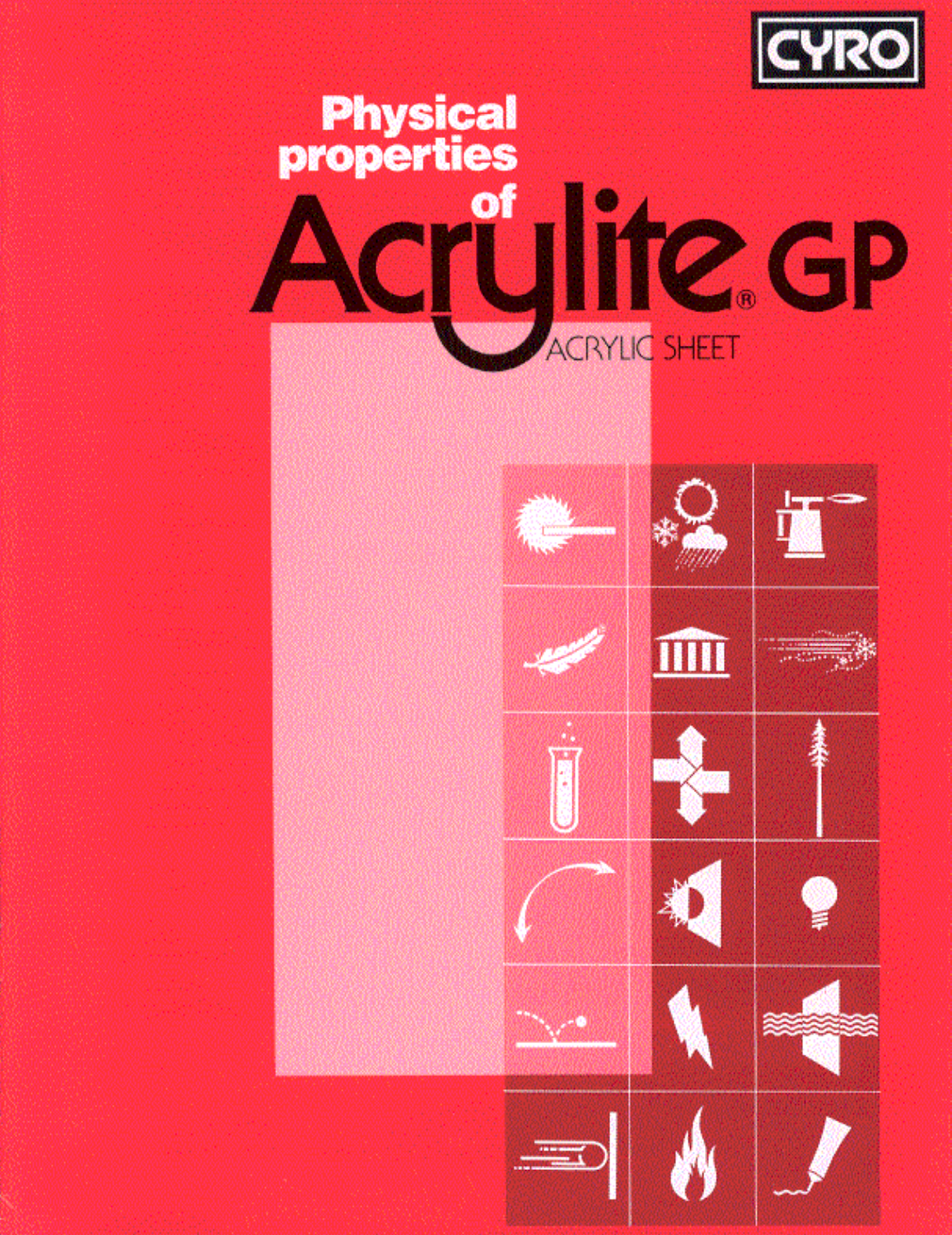## **Physical Properties of**

| Property $(a)$    |                                                     | <b>ASTM</b><br><b>Method</b> | <b>Typical Value</b><br>$(.236"$ Thickness $)(b)$ |
|-------------------|-----------------------------------------------------|------------------------------|---------------------------------------------------|
| <b>Mechanical</b> | <b>Specific Gravity</b>                             | D 792                        | 1.19                                              |
|                   | Tensile Strength<br>Elongation, Rupture             | D 638                        | 10,000 psi<br>(69 M Pa)<br>4.2%                   |
|                   | <b>Modulus of Elasticity</b>                        |                              | 400,000 psi<br>(2800 M Pa)                        |
|                   | Flexural Strength (Rupture)                         | D 790                        | 16,500 psi<br>(114 M Pa)                          |
|                   | <b>Modulus of Elasticity</b>                        |                              | 475,000 psi<br>(3300 M Pa)                        |
|                   | Compressive Strength (Yield)                        | D 695                        | 18,000 psi<br>(124 M Pa)                          |
|                   | <b>Modulus of Elasticity</b>                        |                              | (2960 M Pa)<br>430,000 psi                        |
|                   | <b>Shear Strength</b>                               | D732                         | 9,000 psi<br>(62 M Pa)                            |
|                   | <b>Impact Strength</b>                              |                              | 0.4 ft. lbs/in. of notch                          |
|                   | Izod Milled Notch                                   | D 256                        | $(21.6$ J/m of notch)                             |
|                   | <b>Rockwell Hardness</b>                            | D785                         | $M-94$                                            |
|                   | <b>Barcol Hardness</b>                              | D 2583                       | 49                                                |
|                   | Residual Shrinkage <sup>(c)</sup> (Internal Strain) | D 702                        | 2%                                                |
| <b>Optical</b>    | Refractive Index                                    | D <sub>542</sub>             | 1.49                                              |
| (Clear Material)  | Light Transmission, Total                           | D 1003                       | 92%                                               |
|                   |                                                     |                              | 0 at 320 nanometers                               |
|                   | <b>UV Transmission</b>                              |                              |                                                   |
|                   | Haze                                                |                              | Less than $1\%$                                   |
| <b>Thermal</b>    | <b>Forming Temperature</b>                          |                              | 340-380°F (170-190°C)                             |
|                   | <b>Deflection Temperature</b>                       |                              |                                                   |
|                   | under load, 264 psi                                 | D 648                        | 210°F (99°C)                                      |
|                   | <b>Vicat Softening Point</b>                        | D 1525                       | 239°F (115°C)                                     |
|                   | Maximum Recommended Continuous                      |                              |                                                   |
|                   | Service Temperature                                 |                              | 180°F (d) (82°C)                                  |
|                   | Coefficient of Linear Thermal Expansion             | D 696                        | 0.000040 in/in-°F (0.000072 m/m-°C)               |
|                   | Coefficient of                                      |                              | 1.3 BTU/(Hr) (Sq. Ft.) (°F/in.)                   |
|                   | Thermal Conductivity (k-Factor)                     | Cenco-Fitch                  | $(0.19 \text{ w/m} \cdot \text{K})$               |
|                   | <b>Flammability (Burning Rate)</b>                  |                              | $1.2$ in/min.                                     |
|                   | 3mm thickness)                                      | D 635                        | $(30.5 \, \text{mm/min})$                         |
|                   | Self-Ignition Temperature                           | D 1929                       | 910°F(490°C)                                      |
|                   | Specific Heat @ 77°F                                |                              | 0.35 BTU/(lb.) $(^{\circ}F)$                      |
|                   |                                                     |                              | (1470 J/Kg·k)                                     |
|                   | Smoke Density Rating (3mm thickness)                | D 2843                       | 11.4%                                             |
| <b>Electrical</b> | <b>Dielectric Strength</b>                          |                              |                                                   |
|                   | Short Time (0. 1 25"-thickness)                     | D 149                        | 430 volts/mil (17 KV/mm)                          |
|                   | <b>Dielectric Constant</b>                          |                              |                                                   |
|                   | 60 Hertz                                            | D 150                        | 3.5                                               |
|                   | 1,000 Hertz                                         |                              | 3.2                                               |
|                   | 1,000,000 Hertz                                     |                              | 2.7                                               |
|                   | <b>Dissipation Factor</b>                           |                              |                                                   |
|                   | 60 Hertz                                            | D 150                        | 0.06                                              |
|                   | 1,000 Hertz                                         |                              | 0.04                                              |
|                   | 1,000,000 Hertz                                     |                              | 0.02                                              |
|                   | <b>Volume Resistivity</b>                           | D <sub>257</sub>             | $1.6 \times 10^{16}$ ohm-cm                       |
|                   | <b>Surface Resistivity</b>                          | D <sub>257</sub>             | 1.9 X 10 <sup>15</sup> ohms                       |
| <b>Water</b>      | 24 hrs @ 73°F                                       | D 570                        | 0.2%                                              |
| <b>Absorption</b> | Weight Gain during Immersion                        |                              | 0.2%                                              |
|                   | Soluble Matter Lost                                 |                              | 0.0%                                              |
|                   | <b>Water Absorbed</b>                               |                              | 0.2%                                              |
|                   | Dimensional Change during Immersion                 |                              | 0.2%                                              |
| <b>Long Term</b>  | Weight Gain during Immersion                        | D 570                        |                                                   |
| Water             | 7 days                                              |                              | 0.5%                                              |
| <b>Absorption</b> |                                                     |                              | 0.6%                                              |
|                   | 14 days                                             |                              | 0.8%                                              |
|                   | 21 days                                             |                              |                                                   |
|                   | 35 days                                             |                              | 1.0%                                              |
|                   | 48 days                                             |                              | 1.1%                                              |
| <b>Odor</b>       |                                                     |                              | None                                              |
| <b>Taste</b>      |                                                     |                              | <b>None</b>                                       |

NOTES: (a) Typical values: should not be used for specification purposes.

(b) Values shown are for 6mm thickness unless noted otherwise. Some values will change with thickness.

(c) Difference in length and width, as measured at room temperature, before and after heating above 300°F.

(d) It is recommended that temperatures not exceed 180°F for continuous service, or 200°F for short, intermittent use.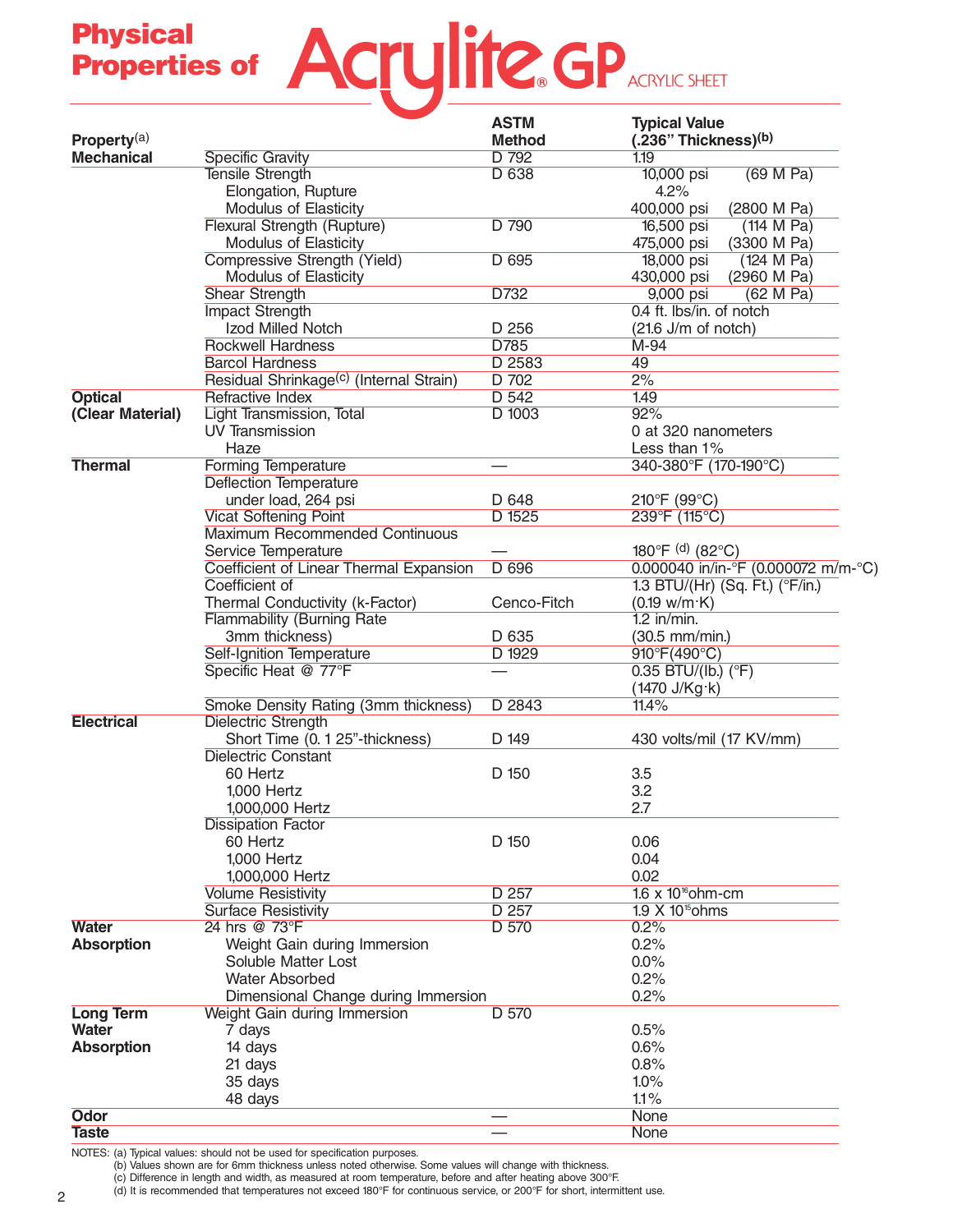

ACRYLITE® GP acrylic sheet is a cell-cast acrylic sheet made to exacting standards. It offers excellent optical characteristics, thickness tolerances, light stability, and low internal stress levels for consistent performance.

Colorless ACRYLITE GP sheet carries an exclusive 10-year limited warranty on light transmission, your assurance of a quality product. A printed copy of the warranty is available from CYRO Industries or wherever ACRYLITE® acrylic sheet is sold.

In addition to colorless sheet, a wide range of transparent, translucent and opaque colors are also available.

## **Characteristics**

ACRYLITE GP sheet is a lightweight, rigid thermoplastic material that has many times the breakage resistance of standard window pane glass. It is highly resistant to weather conditions. ACRYLITE GP sheet can be easily sawed, machined, thermoformed, and cemented. It is suitable for most commercial applications and is ultraviolet light absorbing up to approximately 360 nanometers.

For greater ultraviolet light transmission, ACRYLITE® OP-1 or ACRYLITE® OP-4 acrylic sheet may be used. For greater ultraviolet light absorption, ACRYLITE® OP-2 acrylic sheet filters out more of the UV radiation than regular ACRYLITE GP sheet grades.

For security applications, ACRYLITE GP 1.25" sheet may be used.

Because of its unique properties, ACRYLITE GP acrylic sheet is ideal for a wide range of applications, such as:

- Merchandising Displays Security Glazing Industrial and School Glazing Lighting Fixture Diffusers Aquariums Shower Enclosures
	-
- Decorative Paneling
- Lighting Fixture Diffusers Aquariums Shower Enclosures<br>• Decorative Paneling Hockey Rinks Skylights Signs
	-

ACRYLITE GP sheet is available in thicknesses from .060" to 2" (1.5 mm to 50 mm) and in more than 40 standard sizes from 36" x 48" to 72" x 120" (1.83 m x 3.05 m). Sheets can be furnished masked with paper or polyethylene film, or half-masked.

Colorless sheets and over 50 standard colors are available from distributors across the country. Custom colors can be made to order.

ACRYLITE GP sheet is also available with a non-glare, matte surface as ACRYLITE® GP P-95 and ACRYLITE® GP DP-9 acrylic sheet. Both retain the same physical properties of standard ACRYLITE GP sheet with the addition of the matte surface. ACRYLITE GP P-95 sheet offers a one-sided textured non-glare surface, while ACRYLITE GP DP-9 sheet offers the same surface on two sides.

ACRYLITE GP sheet is more impact-resistant than glass. If subjected to impact beyond the limit of its resistance, it does not shatter into small slivers but breaks into comparatively large pieces. ACRYLITE GP sheet meets the requirements of ANSI Z 97.1 for use as a Safety Glazing material in Buildings (for thicknesses 0.080" [2.0 mm] to 0.500" [ 1 2.7mm]).

Acrylic offers better weather resistance than other types of transparent plastics. ACRYLITE GP sheet will withstand exposure to blazing sun, extreme cold, sudden temperature changes, salt water spray and other harsh conditions. It will not deteriorate after many years of service because of the inherent stability of acrylic. ACRYLITE GP sheet has been widely accepted for use in skylights, school buildings, industrial plants, aircraft glazing and outdoor signs.

Although ACRYLITE GP sheet will expand and contract due to changes in temperature and humidity, it will not shrink with age. Some shrinkage occurs when ACRYLITE GP sheet is heated to forming temperature.

ACRYLITE GP sheet is less than half the weight of glass, and 43% the weight of aluminum. One square foot of 1/8" (3.0 mm) thick ACRYLITE GP sheet weighs less than 3/4 pound (1/3 kilogram).

ACRYLITE GP sheet is not as rigid as glass or metals. However, it is more rigid than many other plastics such as acetates, polycarbonates, or vinyls. Under wind load, a sheet will bow and foreshorten as a result of deflection. For glazing installations,



**Safety**





**Rigidity**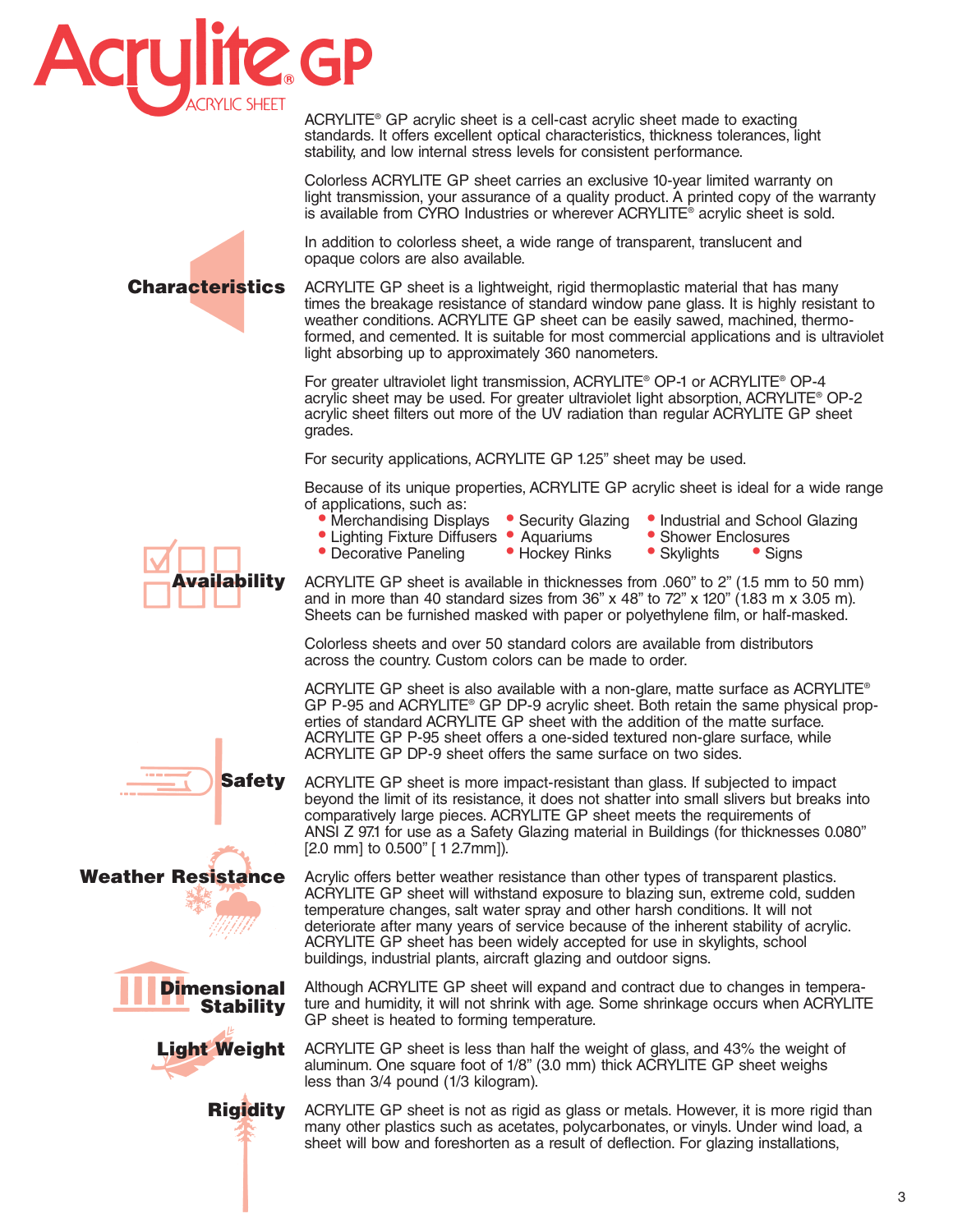

the maximum wind load and the size of the window must be considered when the thickness of the panel and the depth and width of the glazing channels are to be determined.

If ACRYLITE GP sheet is formed into corrugated or domed shapes, rigidity is increased and deflection minimized.

Large, flat ACRYLITE GP sheet may deform due to continuous loads such as snow, or even from its own weight if not sufficiently supported. Increased rigidity obtained by forming will minimize cold flow. **Cold Flow**

**Strength and Stresses**

Although the tensile strength of ACRYLITE GP sheet is 10,000 psi (69 MPa) at room temperature (ASTM D638), stress crazing can be caused by continuous loads below this value. For most applications, continuously imposed design loads should not exceed 1,500 psi (10.4 MPa).

Localized, concentrated stresses must be avoided. For this reason, and because of thermal expansion and contraction, large sheets should never be fastened with bolts, but should always be installed in frames.

All thermoplastic materials-including ACRYLITE GP sheet-will gradually lose tensile strength as the temperature approaches the maximum recommended for continuous service. For ACRYLITE GP sheet, the maximum is 180°F (82°C).

Like most other plastics, ACRYLITE GP sheet will expand 3 times as much as metals, and 8 times as much as glass. The designer should be aware of this rather large coefficient of expansion. A 48" panel will expand and contract approximately .002" for each degree fahrenheit change in temperature. In outdoor use, where summer and winter temperatures differ as much as 100°F, a 48" sheet will expand and contract approximately 3/16". Glazing channels must be of sufficient depth to allow for expansion as well as for contraction. **Expansion and Contraction**

> ACRYLITE GP sheet also absorbs water when exposed to high relative humidities, resulting in expansion of the sheet. At relative humidities of 100%, 80%, and 60%, the dimensional changes are 0.6%, 0.4% and 0.2%, respectively.

**Heat Resistance**



ACRYLITE GP sheet can be used at temperatures from -40°F (-40°C) up to +200°F (93°C), depending on the application. It is recommended that temperatures not exceed 180°F for continuous service, or 200°F for short, intermittent use. Components made of ACRYLITE GP sheet should not be exposed to high heat sources such as high wattage incandescent lamps, unless the finished product is ventilated to permit the dissipation of heat.

Clear, colorless ACRYLITE GP sheet has a light transmittance of 92%. It is warranted not to lose more than 3% of its light-transmitting ability in a 10-year period. Contact CYRO Industries for the complete warranty.

ACRYLITE OP-1 and ACRYLITE OP-4 sheet (ultraviolet transmitting) transmit more ultraviolet light in the range from 240 to 380 nanometers than regular ACRYLITE GP sheet grades. ACRYLITE OP-2 sheet (ultraviolet filtering) absorbs more radiation in the ultraviolet range below 400 nanometers than regular ACRYLITE GP sheet grades. It is used to protect art objects and documents from the damaging effects of ultraviolet light.



Transparent colored ACRYLITE GP sheet can be used to reduce glare and solar energy transmittance. Sheets are available in a wide range of colors with light transmittance values from approximately 6% to 79%. This broad selection enables the designer to choose a color which provides adequate daylight while, at the same time, controls glare and solar heat buildup.

Translucent white and translucent colored ACRYLITE GP sheet diffuses light. Colorless, textured sheet also diffuses light to some extent.



**Chemical** ACRYLITE GP sheet has excellent resistance to many chemicals including:

- **Resistance** solutions of inorganic alkalies such as ammonia • dilute acids such as sulfuric acid up to a concentration of 30%
	- aliphatic hydrocarbons such as hexane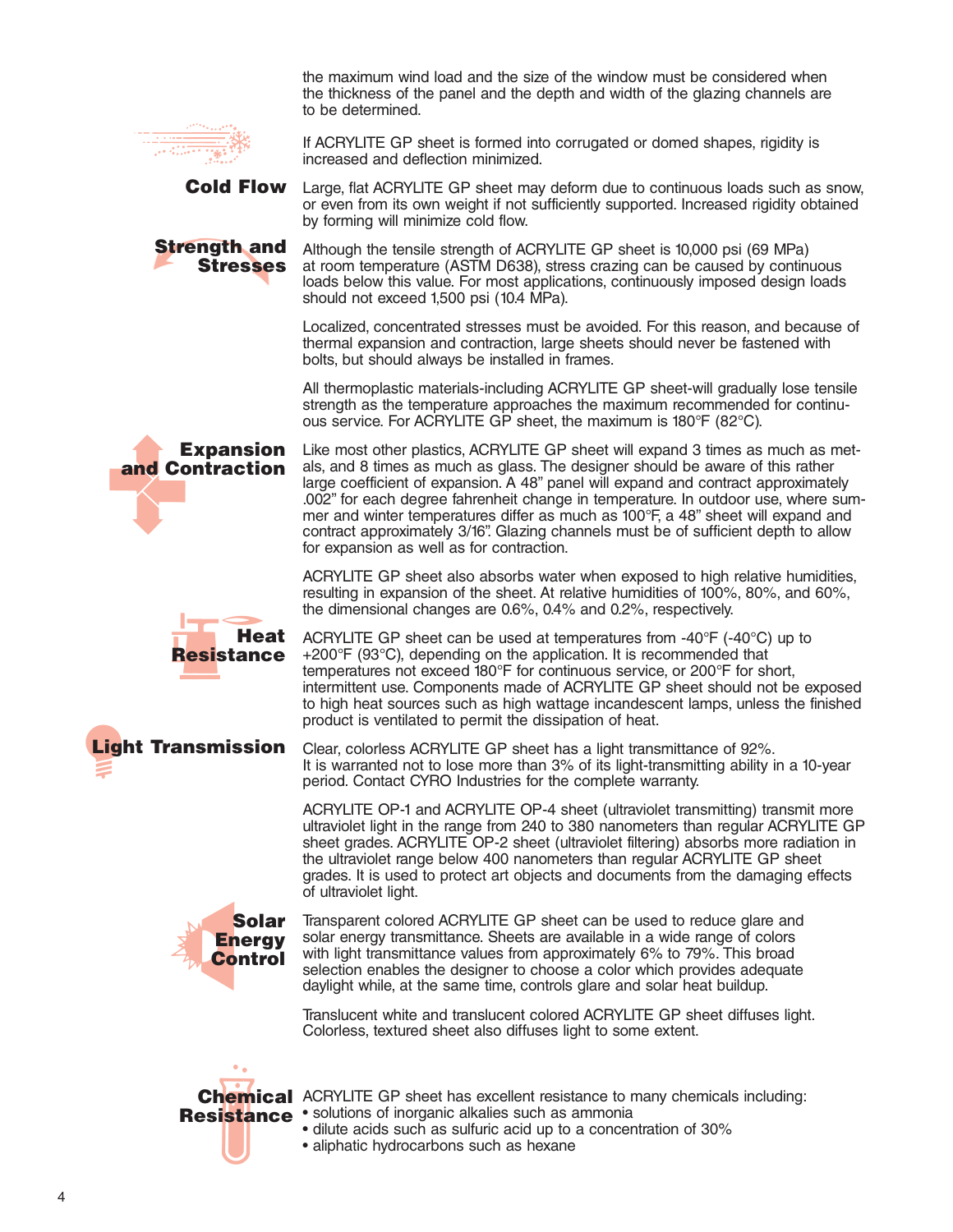ACRYLITE GP sheet is not attacked by most foods, and foods are not affected by it.

It is attacked, in varying degrees, by:

- aromatic solvents such as benzene and toluene
- chlorinated hydrocarbons such as methylene chloride and carbon tetrachloride
- ethyl and methyl alcohols
- some organic acids such as acetic acid
- lacquer thinners, esters, ketones and ethers

For a listing of the resistance of ACRYLITE GP sheet to more than 70 chemicals, refer to the table on page 7.

ACRYLITE GP sheet will soften gradually as the temperature is increased above 210°F (99°C). At temperatures from 340°F to 380°F (171°C to 193°C), 'it becomes soft and pliable and can be formed into almost any shape using inexpensive molds. The optimum forming temperature within this range depends on thickness and desired depth of draw. ACRYLITE GP sheet will typically shrink 1.5% when heated without a frame. As the sheet cools, it will harden and retain the formed shape. **Formability**

> Because ACRYLITE GP sheet is a thermoplastic material, heating a formed part to temperatures above 210°F (99°C) may cause it to revert to its original flat condition.

**Cutting and Machining**



**Flammability**



Laser technology is rapidly being accepted by the industry for quick and accurate cutting, welding, drilling, scribing, and engraving of plastics.

 $CO<sub>2</sub>$  lasers focus a large amount of light energy on a very small area which is extremely effective for cutting complex shapes in acrylic sheet. The laser beam produces a narrow kerf in the plastic allowing for close nesting of parts and minimal waste.  $CO<sub>2</sub>$  lasers vaporize the acrylic as they advance resulting in a clean polished edge but with high stress levels; annealing acrylic sheet after laser cutting is recommended to minimize the chance of crazing during the service life of the part.

ACRYLITE GP sheet can be cemented using common solvent cements or polymerizable cements. The most critical factor is the edge of the part to be cemented. The edge must have been properly machined so as to have a square flat surface and no stresses. Annealing of the part prior to cementing is recommended. Cement and cement fumes should not contact formed or polished surfaces. **Cementing**

To eliminate stresses caused by machining and/or polishing, annealing is recommended. ACRYLITE GP sheet may be annealed at 180°F (82°C) with the heating and cooling times determined by the sheet thickness. An approximate guideline is: annealing time in hours equals the sheet thickness in millimeters and the cool-down period is a minimum of 2 hours ending when sheet temperature falls below 140°F. For example, 1/8" (3 mm) ACRYLITE GP sheet would be heated for 3 hours at 180°F (82°C) and slowly cooled for at least 2 hours. **Annealing**

> ACRYLITE GP sheet is a combustible thermoplastic. Precautions should be taken to protect the material from flames and high heat sources. ACRYLITE GP sheet usually burns rapidly to completion if not extinguished. The products of combustion, if sufficient air is present, are carbon dioxide and water. However, in many fires sufficient air will not be available and toxic carbon monoxide will be formed, as it is from other combustible materials. We urge good judgement in the use of this versatile material and recommend that building codes be followed carefully to ensure it is used properly.

Other properties related to flammability:

- Burning rate is 1.2 inches per minute (for 3 mm thickness) according to ASTM D 635.
- Smoke density: Measured by ASTM D 2843 is 11.4%.

• Self-ignition temperature is 910°F (488°C) when measured in accordance with ASTM D 1929.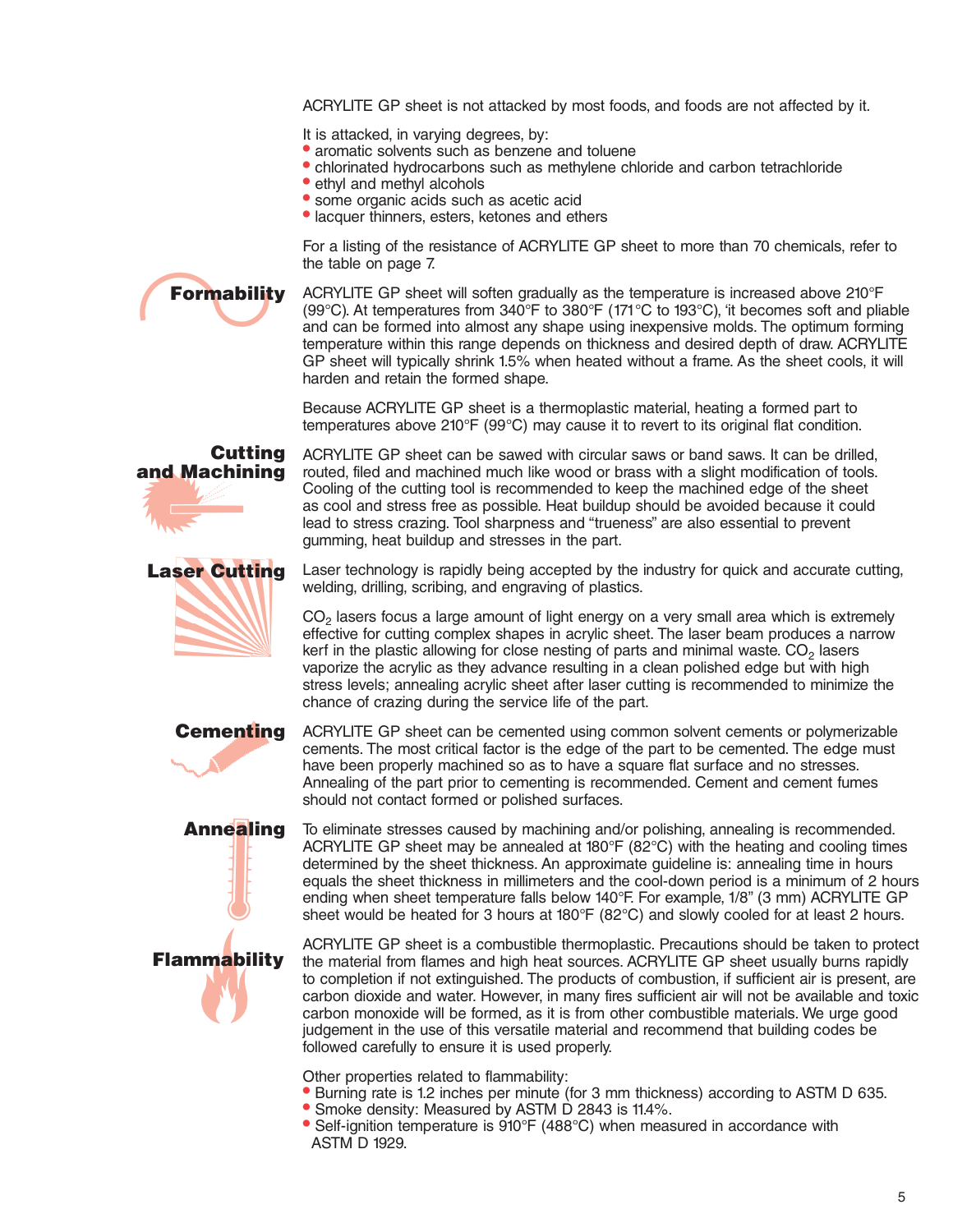While these test data are based on small scale laboratory tests frequently referenced in various building codes, they do not duplicate actual fire conditions.

ACRYLITE GP sheet meets the requirements of the following building codes for use as a Light Transmitting Plastic:

- NES (See National Evaluation Services, Inc., Report # NER-582)
- ICBO (See ICBO Evaluation Services, Inc., Evaluation Report #3715-CC2 Classification)
- BOCA and SBCCI (Accept National Evaluation Services, Inc., Report # NER-582)



The thermal conductivity of a material-its ability to conduct heat-is called the k-Factor. The k-Factor is an inherent property of the material and is independent of its thickness and of the surroundings to which it is exposed.

The k-Factor of ACRYLITE GP sheet is:  $\frac{1.3 \text{ B.T.U.}}{200 \text{ N}}$  or  $\frac{0.19 \text{ W}}{200 \text{ N}}$ (hour) (sq. ft.) (°F /inch) m.K

Whereas the k-Factor is a physical property of the material, the U-Factor—or overall coefficient of heat transfer—is the value used to calculate the total heat loss or gain through a window.

The U-Factor is the amount of heat, per unit time and area, which will pass through a specific thickness and configuration of material per degree of temperature difference between each of the two sides.

This value takes into account the thickness of the sheet, whether the sheet is in a horizontal or vertical position, as well as the wind velocity.

U-Factors are based on specific conditions (e.g., single-glazed or double-glazed installations) and are different for summer and winter.

Listed below are U-Factors for several thicknesses of ACRYLITE GP sheet for single-glazed, vertical installations, based on the standard ASHRAE\* summer and winter design conditions.

| <b>ACRYLITE GP Sheet Thickness</b> | <b>Summer</b>     | Winter            |  |
|------------------------------------|-------------------|-------------------|--|
| inches                             | <b>Conditions</b> | <b>Conditions</b> |  |
| .118                               | 0.98(5.56)        | 1.06(6.02)        |  |
| .177                               | 0.94(5.34)        | 1.02(5.79)        |  |
| .236                               | 0.90(5.11)        | 0.97(5.51)        |  |
| .354                               | 0.83(4.71)        | 0.89(5.05)        |  |
| 1.25                               | 0.56(3.18)        | 0.58(3.29)        |  |
|                                    |                   |                   |  |

### **U-Factors—BTU/hour sq. ft. F° (w/m2 • K)**

\*American Society of Heating, Refrigerating and Air-Conditioning Engineers

The total heat loss or gain through a window (due to temperature difference only) can be calculated by multiplying the area of the window, times the difference between indoor and outdoor temperatures, times the appropriate U-Factor (from Table above). Heat intake through solar radiation must be added to arrive at the total heat gain.

ACRYLITE GP sheet is a better insulator than glass. Its U-Factor or heat transfer value is approximately 10% lower than that of glass of the same thickness. Conversely, its  $R_T$ -Factor is about 10% greater.

ACRYLITE GP sheet is more resistant than glass to thermal shock and to stresses caused by substantial temperature differences between a sunlit and a shaded area of a window, or by temperature differences between opposite surfaces of a window.

The surface of plastic is not as hard as that of glass. Therefore, reasonable care should be exercised in handling and cleaning ACRYLITE GP sheet.

ACRYLITE GP sheet has many desirable electrical properties and continuous outdoor exposure has little effect on these properties. It is a good insulator with surface resistivity higher than that of most plastics.



**and Stresses**

## **Surface Hardness**

**Electrical Properties**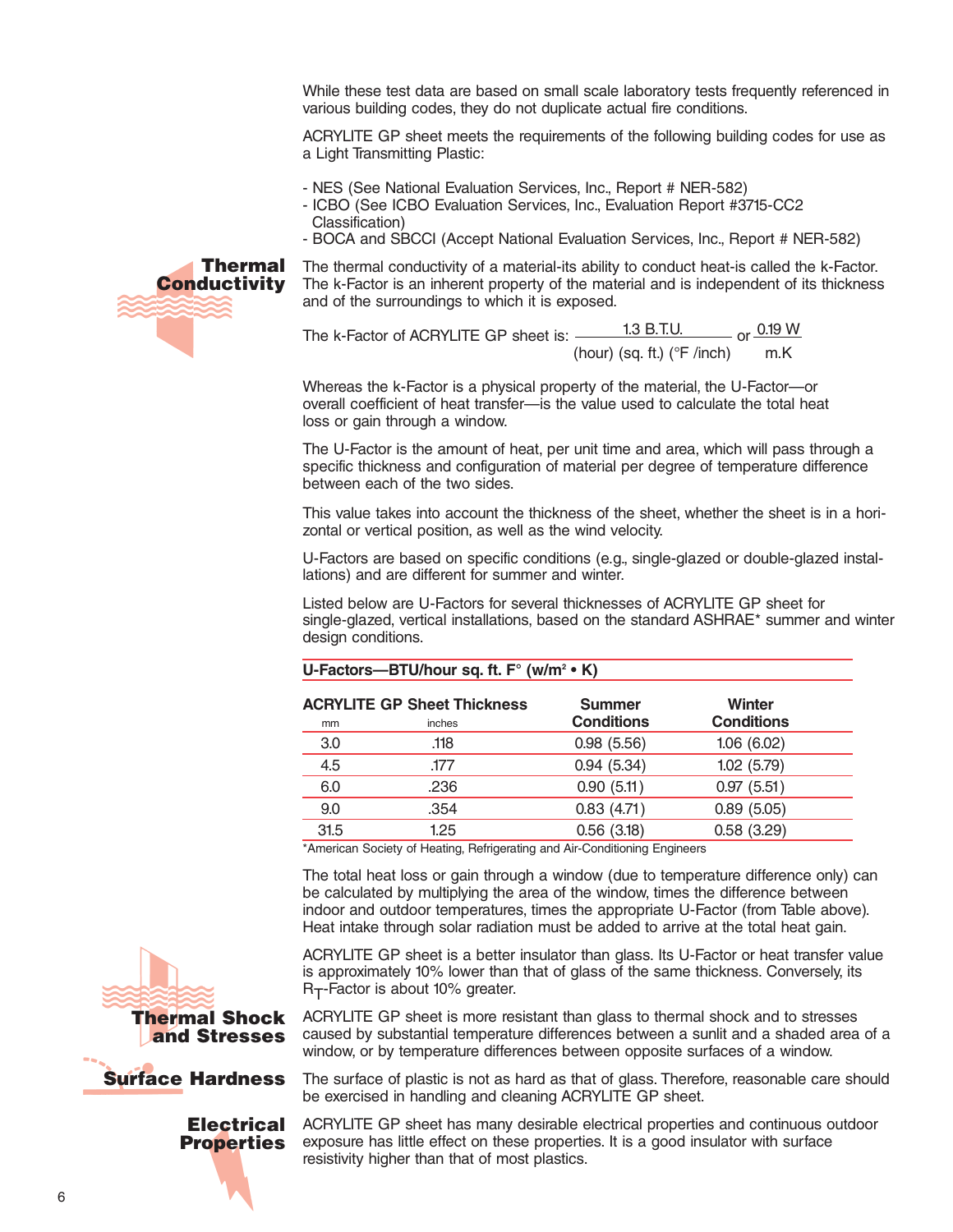## **Chemical Resistance of ACI**

The table below gives an indication of the chemical Plastic materials can be attacked by chemicals in resistance of clear ACRYLITE GP sheet. The code several ways. The methods of fabrication and/or

long periods and at temperatures up to 120°F (49°C). chemicals. Some of these factors are listed below.

application must be determined. changes in temperatures, etc.

ACRYLITE GP sheet is not resistant to this wiping, spraying, etc. substance. It is either swelled, attacked, dissolved **The table therefore should be used only as a**

used to describe chemical resistance is as follows: conditions of exposure of ACRYLITE GP sheet, as well **LR = Limited Resistance Fabrication-**Stress generated while sawing, sanding, temperatures. The resistance for a particular during the life of the product due to various loads,

**N= Not Resistant Application of Chemicals-**by contact, rubbing,

or damaged in some manner. **general guide and, in case of doubt, supplemented by tests made under actual working conditions.**

| <b>Chemical</b>                 | Code           | <b>Chemical</b>               | Code         |
|---------------------------------|----------------|-------------------------------|--------------|
| Acetic-Acid (5%)                | R              | Hydrogen Peroxide (up to 40%) | $\mathsf{R}$ |
| Acetic Acid (Glacial)           | N              | Hydrogen Peroxide (over 40%)  | N            |
| Acetone                         | N              | Isopropyl Alcohol (up to 50%) | LR           |
| Ammonium Chloride (Saturated)   | R              | Kerosene                      | R            |
| Ammonium Hydroxide (10%)        | $\mathsf{R}$   | Lacquer Thinner               | $\mathsf{N}$ |
| Ammonium Hydroxide (Conc.)      | $\overline{R}$ | Methyl Alcohol (up to 15%)    | LR           |
| Aniline                         | N              | Methyl Alcohol (100%)         | N            |
| <b>Battery Acid</b>             | R              | Methyl Ethyl Ketone (MEK)     | N            |
| Benzene                         | N              | Methylene Chloride            | N            |
| <b>Butyl Acetate</b>            | N              | <b>Mineral Oil</b>            | $\mathsf{R}$ |
| Calcium Chloride (Sat.)         | $\mathsf{R}$   | Naphtha (VM&P)                | $\mathsf{R}$ |
| Calcium Hypochlorite            | R              | Nitric Acid (up to 20%)       | $\mathsf{R}$ |
| Carbon Tetrachloride            | N              | Nitric Acid (20%-70%)         | LR           |
| Chloroform                      | N              | Nitric Acid (over 70%)        | N            |
| <b>Chromic Acid</b>             | LR             | Oleic Acid                    | $\mathsf{R}$ |
| Citric Acid (20%)               | R              | Olive Oil                     | R            |
| Detergent Solution (Heavy Duty) | $\mathsf{R}$   | Phenols                       | $\mathsf{N}$ |
| Diesel Oil                      | $\mathsf{R}$   | Soap Solution (Ivory)         | R            |
| Dimethyl Formamide              | N              | Sodium Carbonate              | R            |
| Dioctyl Phthalate               | N              | Sodium Chloride               | R            |
| Ether                           | N              | Sodium Hydroxide              | $\mathsf{R}$ |
| <b>Ethyl Acetate</b>            | N              | Sodium Hypochlorite           | $\mathsf{R}$ |
| Ethyl Alcohol (30%)             | LR             | Sulfuric Acid (up to 30%)     | $\mathsf{R}$ |
| Ethyl Alcohol (95%)             | N              | Sulfuric Acid (Conc.)         | LR           |
| Ethylene Dichloride             | N              | <b>Toluene</b>                | $\mathsf{N}$ |
| <b>Ethylene Glycol</b>          | $\mathsf{R}$   | Trichloroethylene             | $\mathsf{N}$ |
| Formaldehyde (40%)              | $\mathsf R$    | Turpentine                    | LR           |
| Gasoline (Regular, Leaded)      | LR             | Water (Distilled)             | $\mathsf{R}$ |
| Glycerine                       | $\mathsf{R}$   | Xylene                        | N            |
| Heptane                         | $\mathsf{R}$   |                               |              |
| Hexane (Commercial Grade)       | $\mathsf{R}$   |                               |              |
| Hydrochloric Acid               | R              |                               |              |
| Hydrofluoric Acid (40%)         | N              |                               |              |